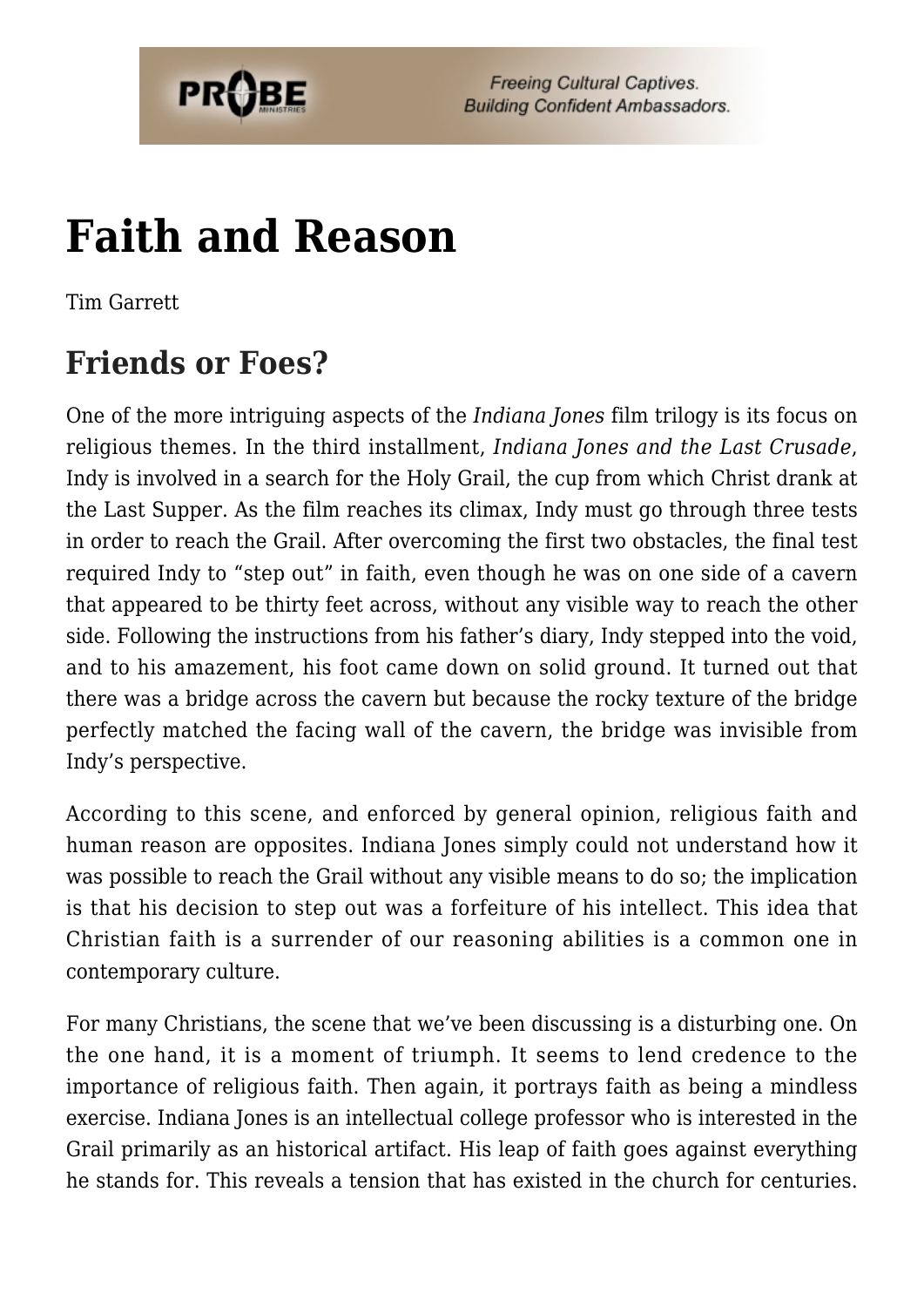

Is faith in Christ a surrender of the intellect? Is godly wisdom in complete opposition to what Scripture calls "worldly wisdom"? There are many who question whether the Christian should even expose himself to teaching that is not consistent with the Word of God. For example, it is a frightening prospect for many Christian parents to consider sending their children off to a secular college where the Christian faith is often ridiculed or condemned. Still others want their children to be challenged by a secular education. They consider it part of the Christian's missionary mandate to confront secular culture with their very presence. In their mind, the tendency of Christians to separate themselves from secular environments leads to an isolationist mentality that fails to reach the lost for Christ.

As we examine the relationship of faith and reason for the Christian in this discussion, there are several questions to keep in mind. Is there such a thing as Christian philosophy, or is philosophy primarily opposed to theology? Should believers read literature that is not explicitly religious, or should we only read Christian literature? What about secular music or films? How we view the relationship between faith and reason will reveal itself in how we answer these questions. We will try to shed light on these issues as we examine three distinctive positions that have been prominent throughout church history.

Earlier, we mentioned that in the popular film, *Indiana Jones and the Last Crusade*, Indy had to make a literal leap of faith. When he stepped into the "void" in order to reach the Grail, he was unable to see the pathway to the Grail, but his "blind faith" was rewarded when it turned out that the pathway was hidden by an optical illusion. He did what most people would consider suicidal. But is this a true picture of religious faith? Is faith or religious belief irrational? In the next section we will look at the answer of Tertullian, a Christian apologist from the early church who has been accused of saying this very thing.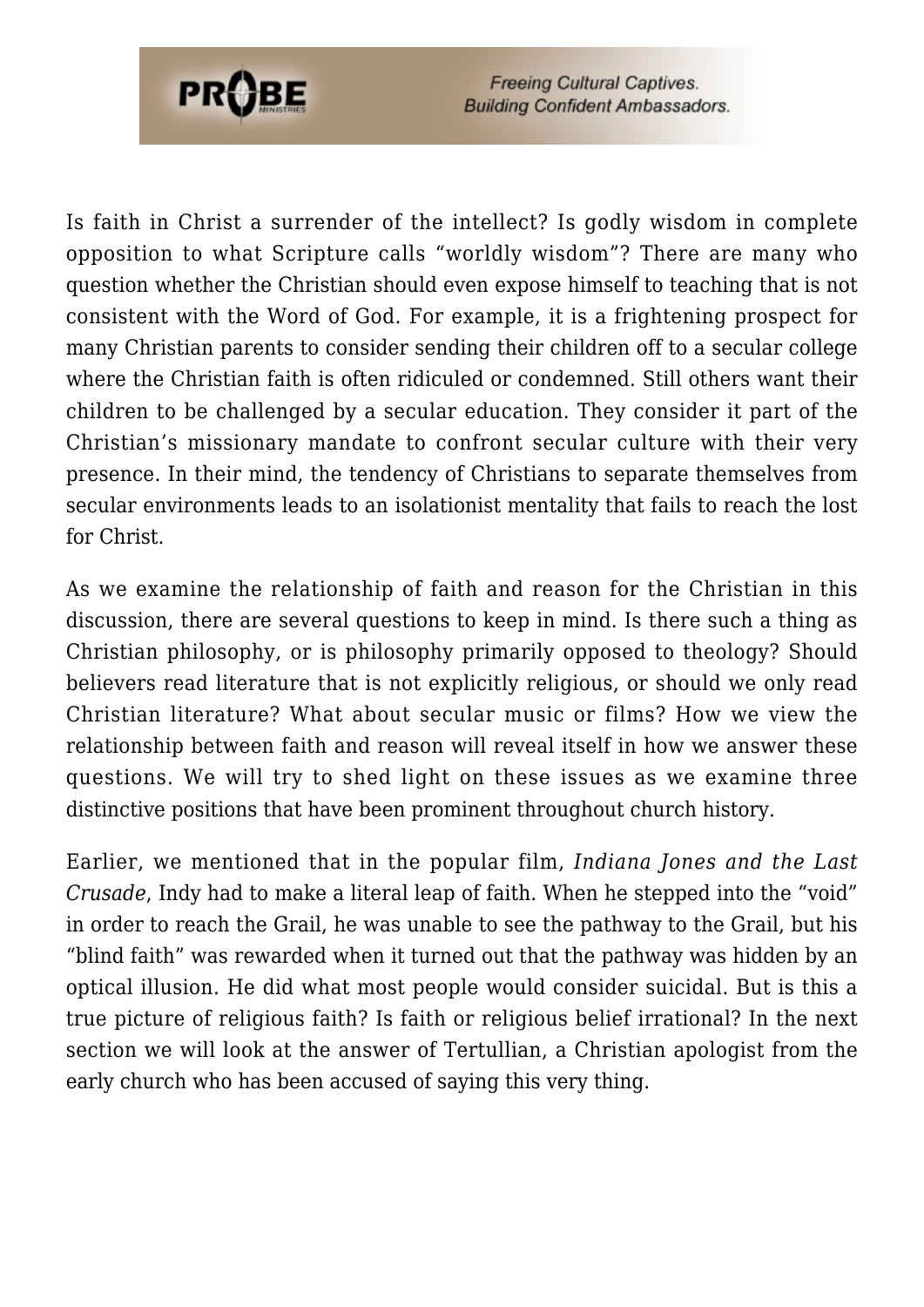

### **Tertullian's Dilemma**

Tertullian was a lawyer who converted to Christ sometime around the year A.D. 197. It was he who asked the famous questions, "What does Athens have to do with Jerusalem? What have heretics to do with Christians?" Tertullian's major distinction was to create a metaphorical contrast between Athens, the home of pagan Greek philosophy, and Jerusalem, the central locale of divine revelation. Tertullian was convinced that the Christian faith and human wisdom were polar opposites. It was his conviction that God had revealed His plan of salvation in Scripture alone; to mix Scripture with the philosophy of pagans could only distort God's message. But does this mean that Tertullian believed that human wisdom is irrational? Let's look at the evidence.

Contemporary theologians who deny the rationality of Christian belief often quote Tertullian's statement that the crucifixion should be believed because it is absurd. He also said the fact of the Resurrection is certain because it is impossible. But these statements must be understood from the context of Tertullian's own life and work. He himself utilized elements of Greek philosophy and logic that he believed to be compatible with Christian belief. The major emphasis in his writings was to contrast the coherence of Christianity with the inconsistency of his heretical opponents. When he does speak of the absurdity of Christian belief, he is actually referring to the unlikelihood that any human mind could conceive of God's redemptive plan. Like C. S. Lewis, he was convinced of the truth of the gospel by the very fact that no human being could possibly concoct such a story as is presented in Scripture. Certainly the Jews could not; the claim of Christ that He was God in the flesh was blasphemous to many of them. Nor could the Greeks create such a story; for them, the material world was inferior to the divine realm. God could not possibly assume human flesh in their philosophical reasoning. But for Tertullian, this was compelling evidence that the gospel is true! The religious and philosophical systems contemporary with the advent of Christianity would have prevented any human from simply making up such a fantastic tale. He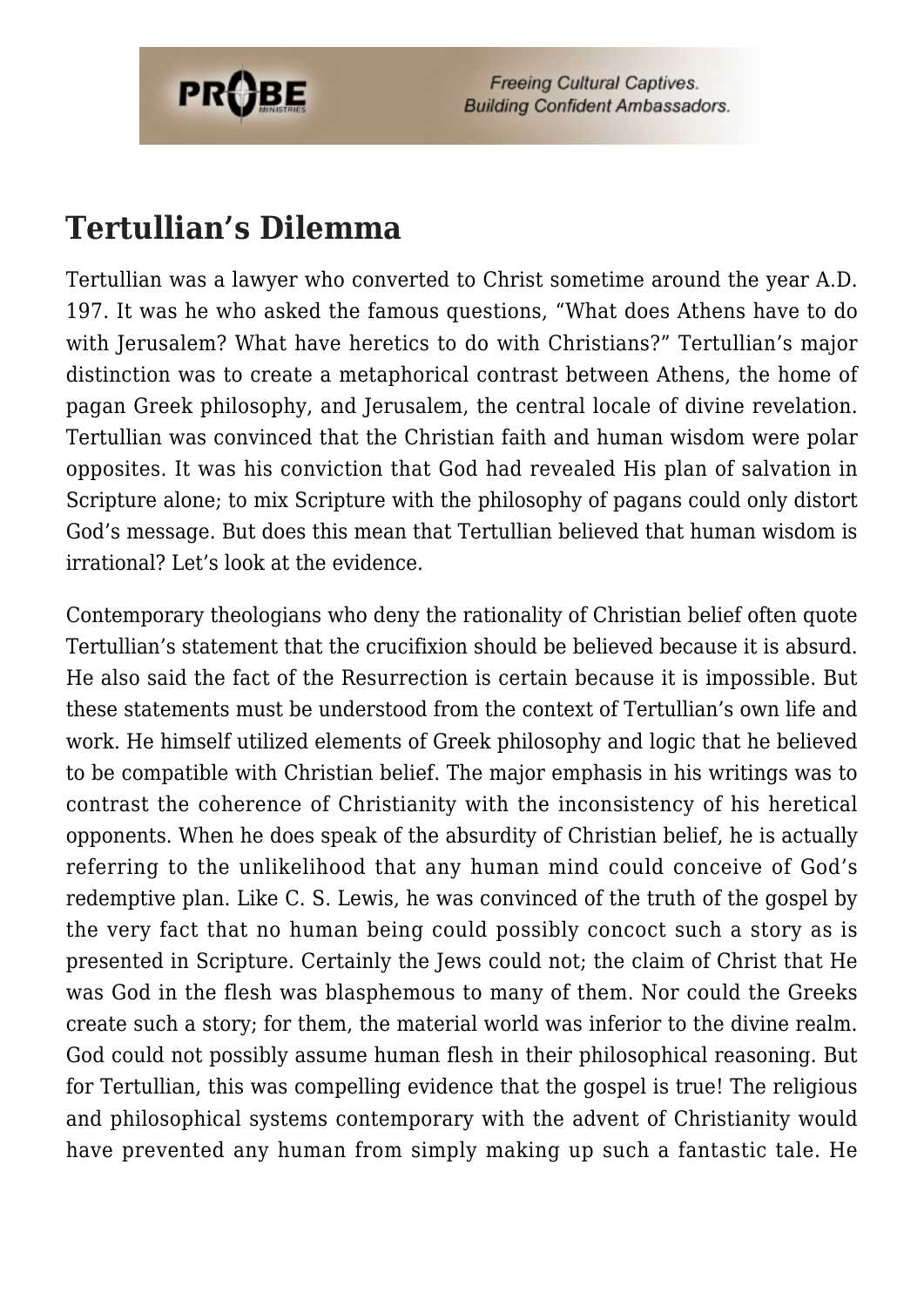

concluded that the gospel had to originate in the mind of God himself.

To conclude, let's put Tertullian in the shoes of Indiana Jones. What would Tertullian do if faced with the prospect of crossing over the invisible bridge? My guess is that he would see such a step as consistent with God's way of directing His people. The key to understanding Tertullian's view of faith and reason is to consider what the unbeliever would think. Since most unbelievers would consider what Indiana Jones did as unreasonable, he would probably consider such an attitude as compelling proof that the person of faith must take such a step.

Tertullian, the early church apologist, was convinced that belief in the Scripture was the basis for the Christian life. He also considered Greek philosophy to be the basis for heresy in the Church. Unfortunately, he seemed to assume that all Christians intuitively understood Scripture in the same way. His motto might have been "God said it, I believe it, that settles it." But it is one thing to believe; it is another thing to understand what we believe. Next, we will consider the ideas of Augustine, who is known by the phrase "faith seeking understanding."

# **Augustine's Solution**

Augustine, who died in the year A.D. 430, recounts in his famous *Confessions* how as a young man he was constantly seeking for a philosophy that would be consistent and guide him to truth. At one point he abandoned any hope in his search and became a skeptic. But at the age of 33, Augustine came to accept the truth of the gospel. He recognized that the speculation of Greek philosophy was incapable in itself of bringing him to salvation. But, on the other hand, he could see that it had prepared him to distinguish between truth and falsehood, and laid the groundwork by which he came to accept the claims of Christ. Augustine believed that the Scripture was the authoritative Word of God, but in interpreting difficult scriptural concepts such as the Trinity, he found it necessary to utilize his own philosophical training to explain the teaching of Scripture.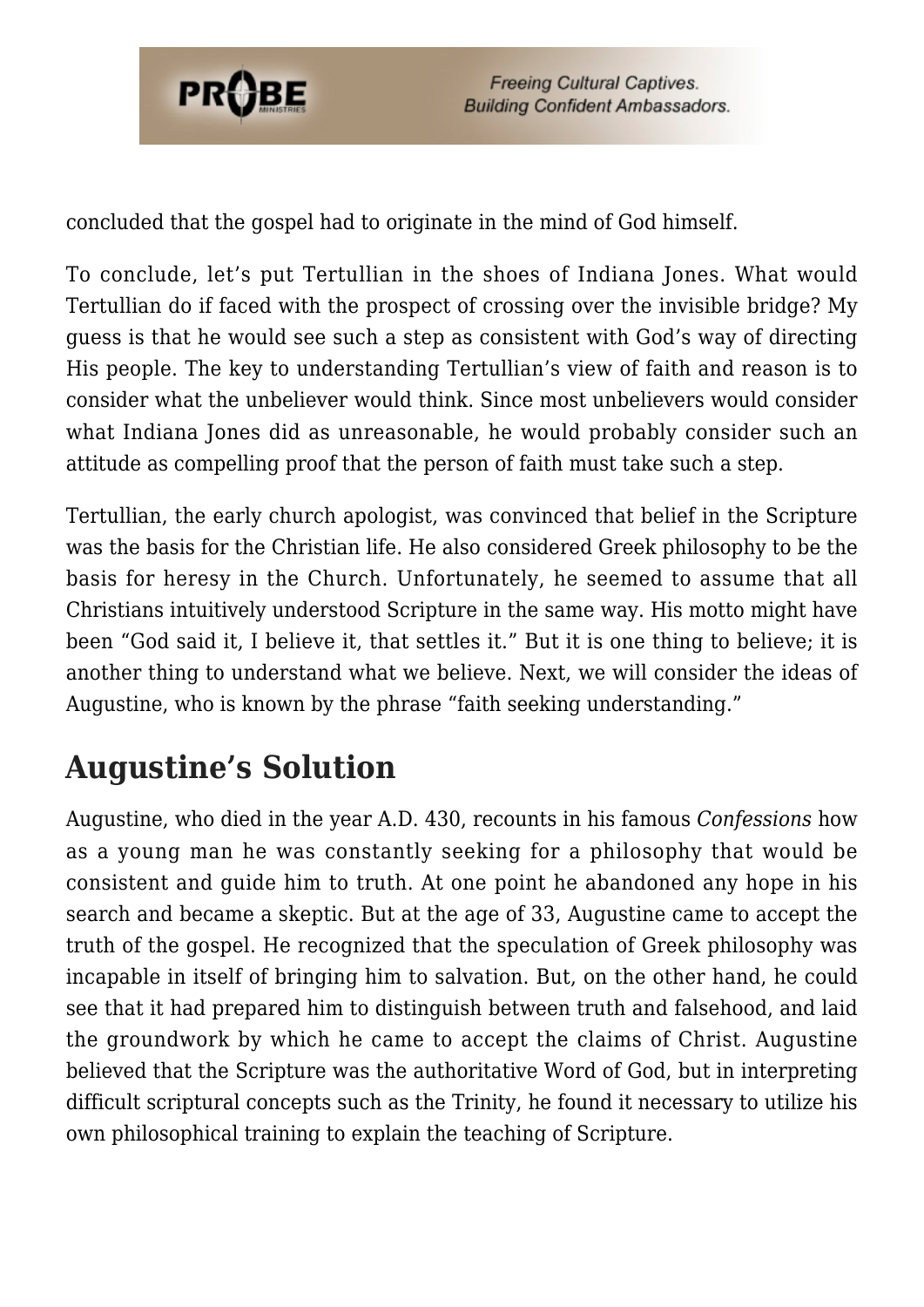

Whereas Tertullian considered faith in Christ's revelation of himself to be the only thing worth knowing, Augustine emphasized both the priority of faith and its incompleteness without the help of reason. One of his great insights is that faith is the foundation for all knowledge. Christians are often ridiculed for their faith, as if "faith" and "gullibility" were synonyms. But Augustine reminds us that each of us must trust some authority when making any truth claim, and that "faith" and "trust" *are* synonyms.

Consider a few examples: Christians and non-Christians alike agree that water freezes at zero degrees centigrade. However, I myself have never performed that experiment; I simply trust what reliable scientific studies have confirmed. Likewise, no one living today was present at the signing of the Declaration of Independence, but all Americans celebrate that day as having been July 4, 1776. We trust the witness of those who were actually there. In other words, our knowledge *begins* with faith in some authority, just as Augustine emphasized.

But Augustine distinguished himself from Tertullian by acknowledging that philosophy does have a role in how the Christian understands God's revelation. Because humanity is made in the image of God, we are all capable of knowing truth. Augustine found in pagan philosophy helpful ideas that enabled him to elaborate God's Word. But it must be emphasized that his interest in pagan philosophy was not an end it itself, but rather a tool by which to grasp more deeply the meaning of Scripture.

What would Augustine have done if he had faced the choice of Indiana Jones? First, he would have needed scriptural support for such a choice. Secondly, he would have considered the logic of such a decision. Whereas Tertullian considered God's mind to be contrary to the philosophies of man, Augustine believed God created us to think His thoughts after Him. His was a reasonable faith. This is why his motto has been described as "faith seeking understanding."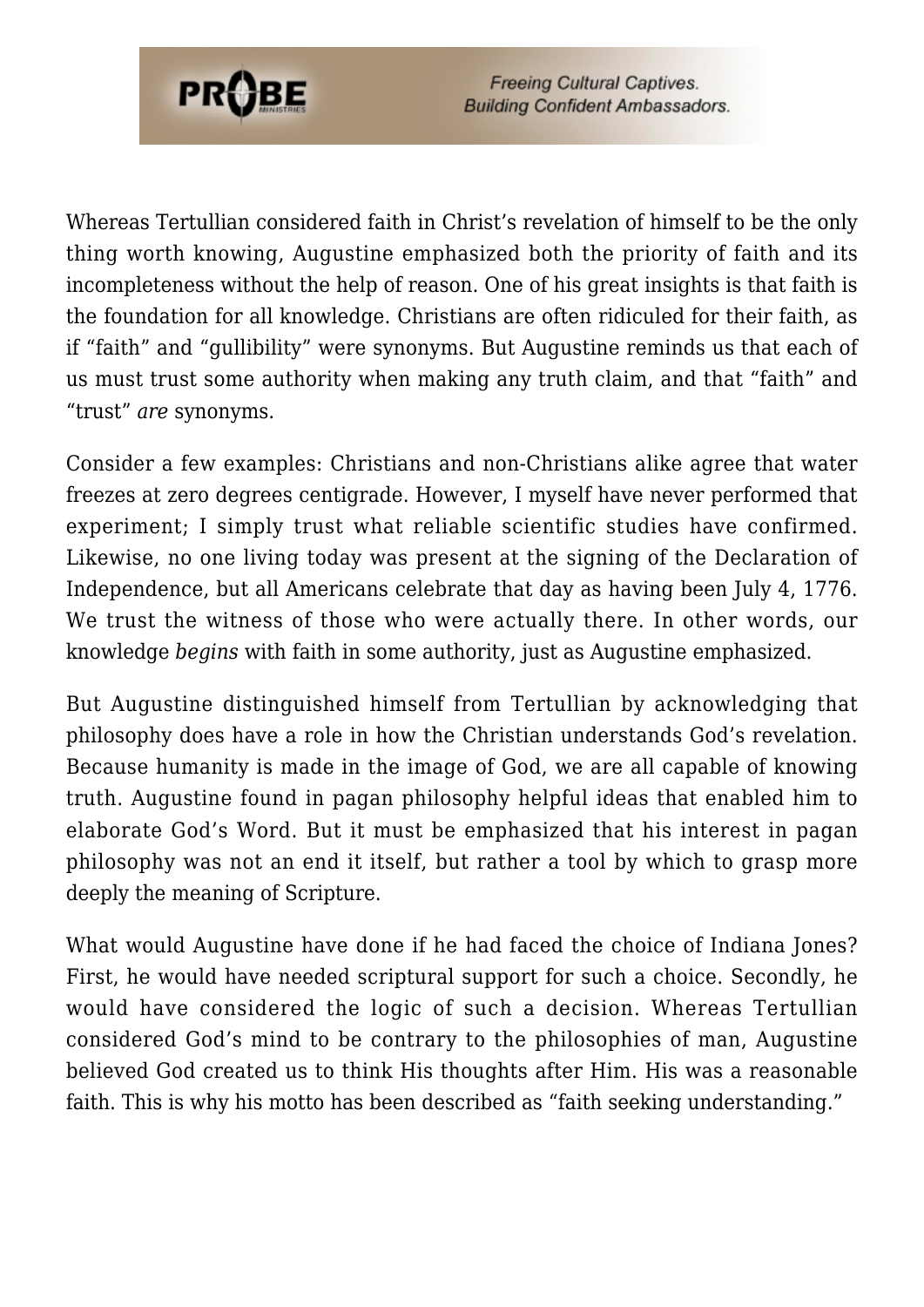

### **The Synthesis of Thomas Aquinas**

Now we turn to look at the teaching of the twelfth-century scholar Thomas Aquinas, whose own slogan has been called, "I understand in order to believe."

A good way to get a handle on Thomas's position is to recognize that his own motto is a reversal of Augustine's *faith seeking understanding*. It was Augustine who first explained the concept of *original sin*, which states that we are alienated from God at birth because we have inherited a sin nature from Adam. Thomas agreed that our moral conformity to God had been lost, but he believed that sin had not completely corrupted our intellect. Thomas believed, therefore, that we could come to a basic knowledge of God without any special revelation. This is not to say that Thomas did not hold a high view of Scripture. Scripture was authoritative for Thomas. But he seemed to believe that divine revelation is a fuller explanation of what we are able to know about God on our own. For example, his attempts to prove the existence of God were based on the aftereffects of God's action in the world, such as the creation, rather than in the sure Word of Scripture. In contrast to Tertullian and Augustine, who placed faith in God's revelation of Christ as the foundation for knowledge, Thomas started with human reason and philosophy. His hope was to show that even people who reject the Scripture could come to believe in God through the use of their intellects. But the Scriptures were necessary since the human mind cannot even conceive of concepts such as the Trinity.

Thomas lived at a time when most of Aristotle's philosophy was first being introduced into the Latin language. This created quite a stir in the universities of the day. Up until that time, Augustine's emphasis on an education centered on Scripture was the dominant view. Thomas himself was educated in the tradition of Augustine, but he appreciated the philosophy of Aristotle as a witness to the truth. He found Aristotle to be more balanced in his approach to philosophy than Augustine had been. Whereas Augustine emphasized the eternal realm in his own philosophy, Aristotle's philosophy confirmed the importance of the natural world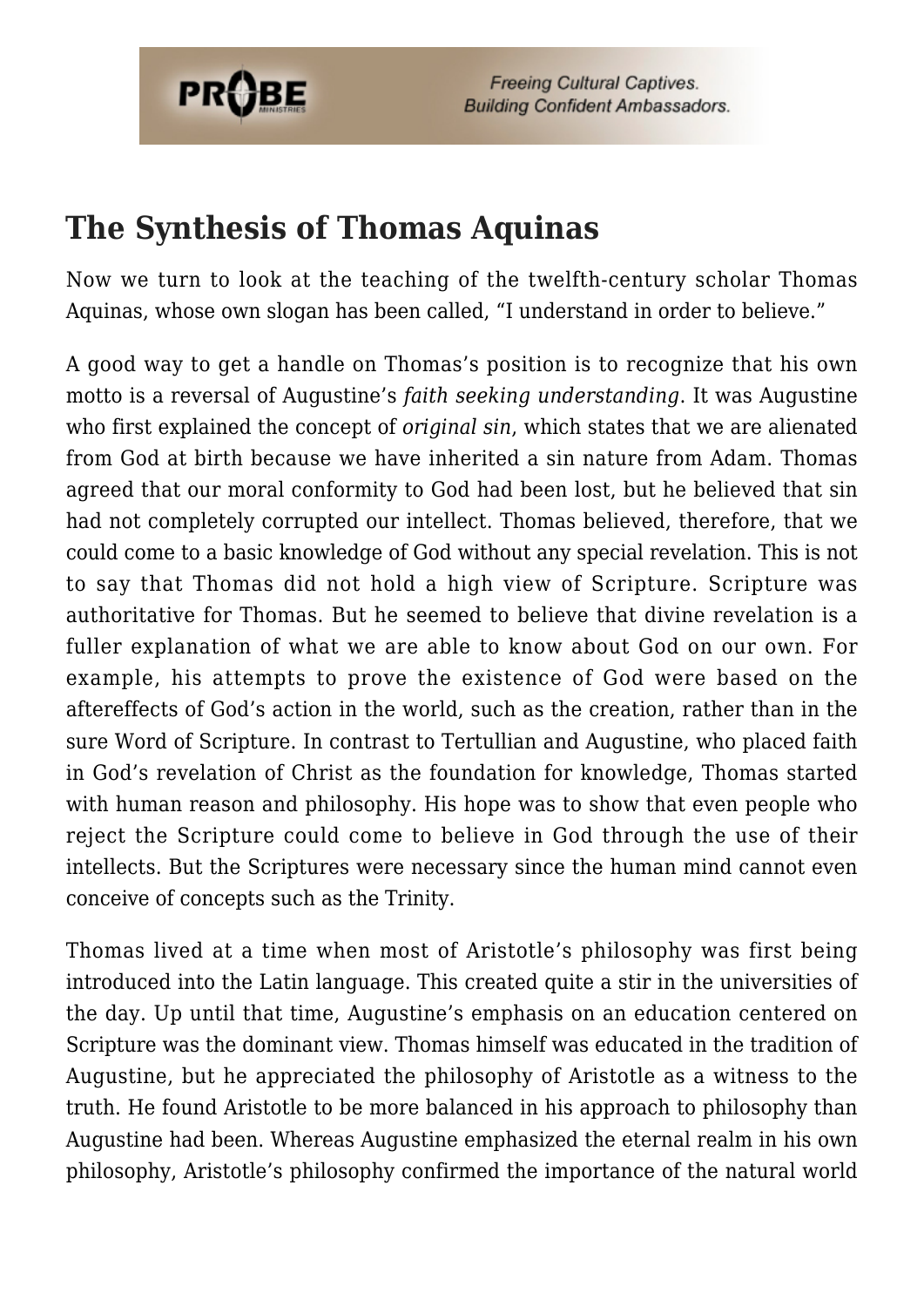

as well and assisted Thomas in his effort to create a comprehensive Christian philosophy which recognized that the material world was important because it had been created by God and was the arena in which His redemptive plan was to be fulfilled. Prior to Thomas, the tendency had been to downplay the physical world as greatly inferior to the spiritual world.

If we were to place Thomas in the shoes of Indiana Jones, it is likely that he would have stepped out as well. But he would have arrived at the decision for different reasons than Tertullian or Augustine. Because of his emphasis on the thinking ability of the human race and his emphasis on physical reality, he might have knelt down on the ground and felt for the hidden pathway before actually stepping out. Since he leaned toward utilizing reason and his own understanding to discover the bridge, he would not have depended solely on revelation to cross over like the others.

We will conclude our series as we evaluate the implications of the three different views of faith and reason that we have been examining in this discussion.

## **Implications**

We have been examining three distinctive positions on the question of faith and reason. Basically, we have been attempting to discern whether or not human reason, as expressed in pagan philosophy, is a help or a hindrance to Christian theology.

The first position we addressed was that of Tertullian, who viewed the combination of divine revelation and Greek philosophy as the root of all false teaching in the church. We then showed that even though Augustine agreed with Tertullian that faith in divine revelation is primary for the Christian, they differed in that Tertullian emphasized *belief in* the Scriptures, while Augustine focused on the *understanding* of what one believes. That is why he was willing to incorporate pagan philosophy to help further his understanding of Christian theology. He was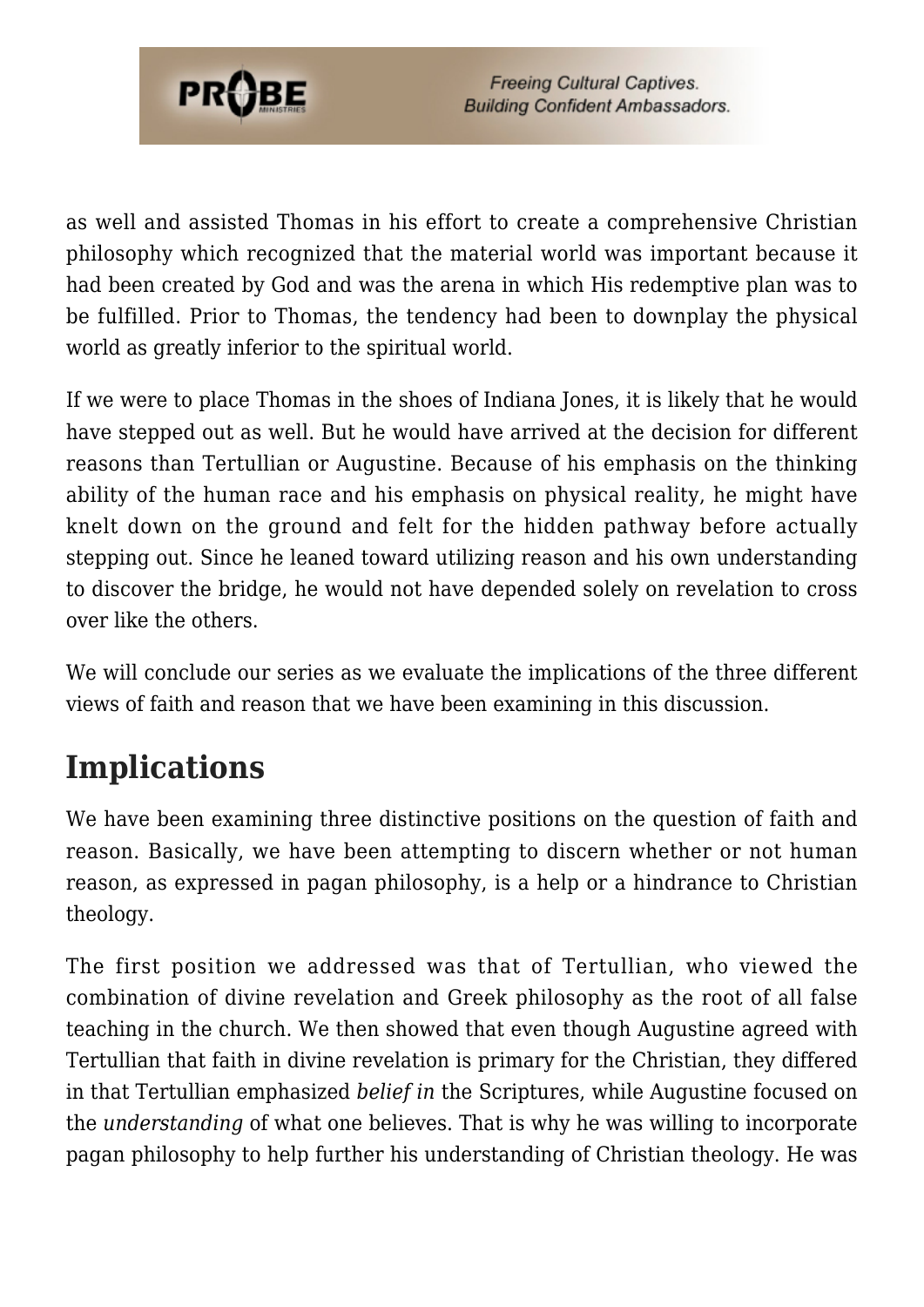

delighted to find pagans whose philosophy, though not Christian in and of itself, was in some way compatible with Christianity.

The third and final position we examined was that of Thomas Aquinas, who believed that all people could have a basic knowledge of God purely through natural reason. He did not agree with Augustine that the human mind had been totally corrupted by sin at the Fall. This belief led to his elevation of the power of the mind and his appreciation of philosophy. Theology is the higher form of wisdom, but it needs the tools of science and philosophy in order to practice its own trade. Theology learns from philosophy, because ultimately theology is a human task.

How we view the relationship between faith and reason can have powerful implications for how the Christian engages society with the gospel. One of the problems with the apologetics of Tertullian is that he seemed to view all that opposed him to be enemies of the gospel, rather than as potential converts. This is in stark contrast to the behavior of the Apostle Paul in Acts 17, when he proclaimed the gospel among the Greeks at Mars Hill. He did not condemn them for their initial failure to accept the Resurrection. Instead, he attempted to reach common ground with them by quoting some of their own philosophers, picking out isolated statements from pagan thinkers which were consistent with Scripture, while still maintaining the absolute truth of Scripture as his foundation. In this way, he was able to gain a hearing with some of his listeners. But this presupposes some familiarity with pagan thought. This familiarity made Paul a more effective witness to his audience.

Paul's attitude toward pagan philosophy seems to be consistent with those of Augustine and Aquinas. All three felt it was beneficial to know what the nonbeliever thought in order to communicate the gospel. How then can believers apply this attitude today without compromising their values? Perhaps it involves Christian parents listening with their children to the music they enjoy, and then constructively discussing its message. After all, many contemporary musicians